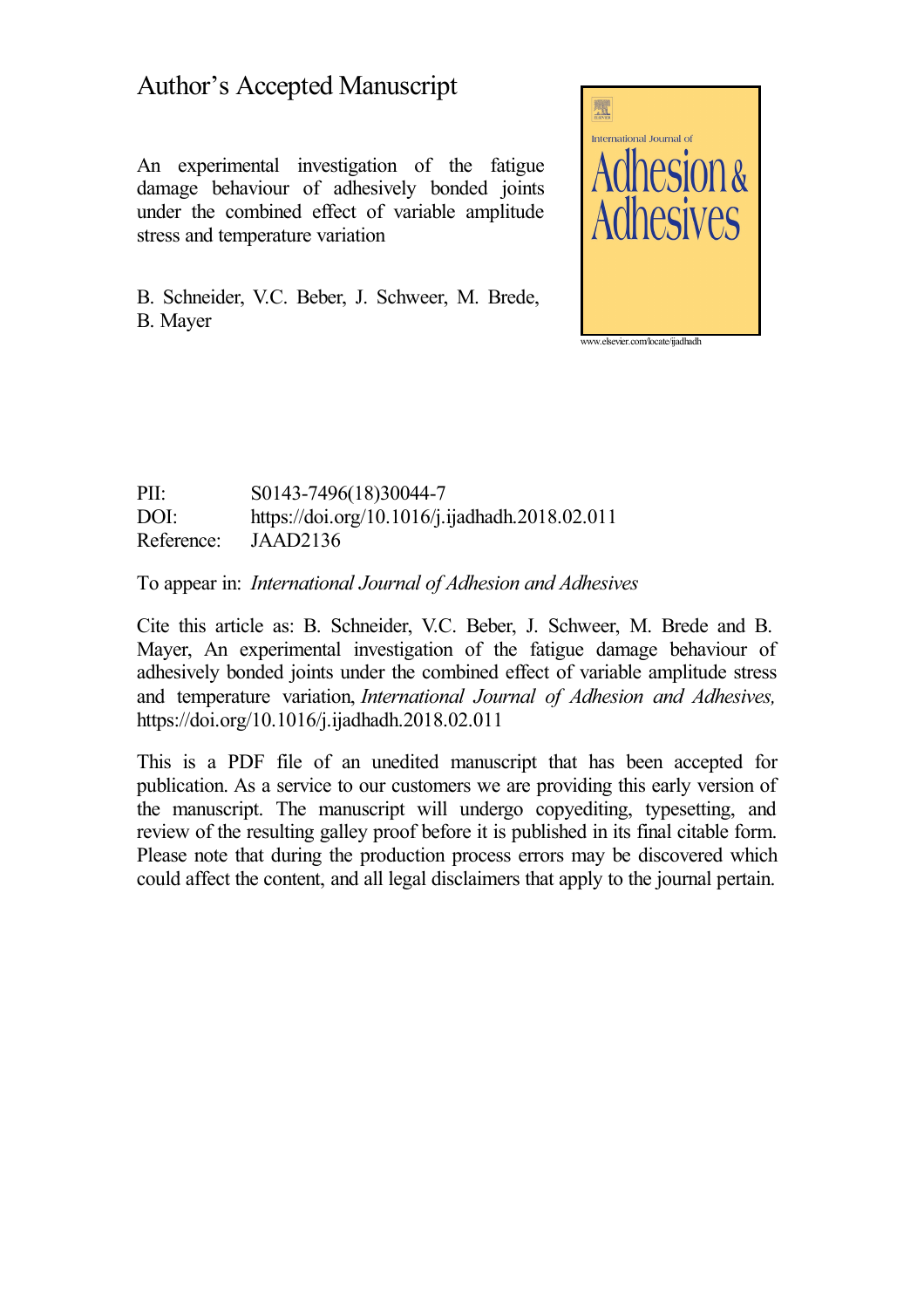#### **ACCEPTED MANUSCRIPT**

## **An experimental investigation of the fatigue damage behaviour of adhesively bonded**

#### **joints under the combined effect of variable amplitude stress and temperature variation**

B Schneider<sup>1</sup>, VC Beber<sup>1,2\*</sup>, J Schweer<sup>1,2</sup>, M Brede<sup>1</sup>, B Mayer<sup>1,2</sup>

<sup>1</sup>Fraunhofer-Institut für Fertigungstechnik und Angewandte Materialforschung (IFAM) Werkstoffe und Bauweisen, Wiener Straße 12, D-28359, Bremen, Germany

<sup>2</sup>Universität Bremen, Fachbereich Produktionstechnik – Maschinenbau & Verfahrenstechnik, Badgasteiner Straße 1, D-28359, Bremen, Germany

**\*Corresponding author**. vinicius.carrillo.beber@ifam.fraunhofer.de

#### **Abstract**

Under working conditions, adhesively bonded structures are exposed to variable cyclic loading and temperature variation. However, there is still limited number of works dealing with their relationship. The present study investigates the combined effect of variable amplitude stress and variation of temperature on the fatigue damage behaviour of adhesively bonded scarf joints. Initially, experiments at constant amplitude stress, which showed reduction of fatigue strength with increasing temperature, were carried out to establish base SN curves for calculations of cumulative damage. Then, tests under variable amplitude fatigue (VAF) were performed with constant temperature and with two, four and six temperature changes. Temperatures for VAF experiments were -10, 23 and 50º. VAF at constant temperature demonstrated: (i) damage retardation at -10 and 23°C and damage acceleration at 50°C and (ii) no clear effect on the fracture mode. Conversely, VAF with temperature variation showed: (i) high damage acceleration with an increase proportional to the number of temperature changes and (ii) a trend of more adhesive failure. For lifetime predictions made with a linear damage rule, good correlation was obtained at constant temperature. However, under variable temperature conditions caution must be taken since predictions overestimated fatigue lifetime.

#### **Keywords**